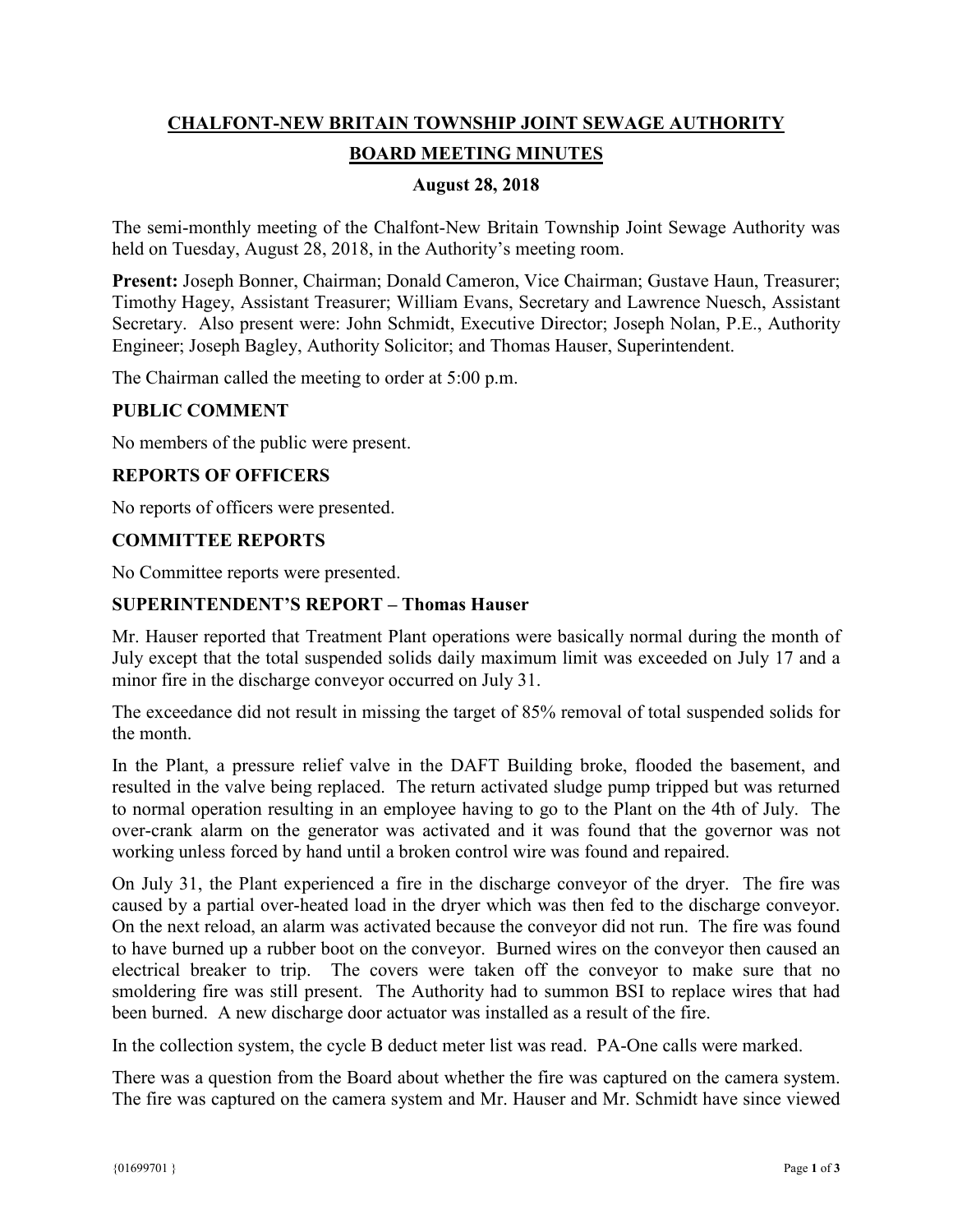the footage. Mr. Hauser emphasized that it occurred because there was a partial load in the dryer due to burner failure. When the operator responded to the burner alarm, he hit the reset but because the dryer had not completed reloading it began another heating cycle.

A question was raised by the Board whether re-education was needed as a solution. There was a discussion regarding the sensors in the dryer system. Mr. Hauser explained that the rubber boot which burned in the fire has been replaced with a metal sleeve and that there are no other parts surrounding the origin of the fire that are made of anything that would burn. There was a discussion about the possibility of preparing directions as to what to do when the reset is activated.

A consensus was reached that the staff (Thomas Hauser, Joseph Nolan and John Schmidt) will meet to discuss a type of secondary system.

There was a subsequent discussion that the newer dryer models function based on weight of load, not based on time elapsed as do the older models such as the Authority has.

It was estimated that the Authority's Fenton dryer was installed in 2004 or 2005. The dryer operates 24 hours a day.

# **EXECUTIVE DIRECTOR'S REPORT – John E. Schmidt**

The Chairman at this time read a Proclamation adopted by the Authority in July celebrating the 40 years of service to the Authority by Mr. Schmidt. A photo of Mr. Schmidt and the Chairman was taken with the Proclamation.

Mr. Schmidt thanked the Board for the Proclamation.

Mr. Schmidt presented a proposed resolution for a special purpose part tapping fee for the proposed Pump Station No. 4. Mr. Schmidt summarized that the Special Purpose Part of the Tapping Fee would be \$4,265.00 per EDU for residential properties tying into the drainage area outlined in the resolution. There was a general discussion regarding the Special Purpose Part of the Tapping Fee. The Authority does not have to wait for the pump station to be built to enact the Resolution. There is an existing Special Purpose Part Tapping Fee for the West Branch Interceptor. It was recommended that a larger plan should be attached to the final version of the resolution adopted. There was a discussion regarding possible subdivisions in the area of proposed Pump Station No. 4. The Board will review the draft resolution distributed for possible action at the next Board meeting.

Mr. Schmidt reported that the previously-discussed hole in the ground by Pump Station No. 7 has been addressed by the local homeowners association. The corrugated metal pipe in the ground nearby Pump Station No. 7 is being replaced by the Association and the hole is being filled in.

Mr. Schmidt indicated that the minutes of the prior meeting have been distributed to the Board and asked if there were any revisions. None were suggested.